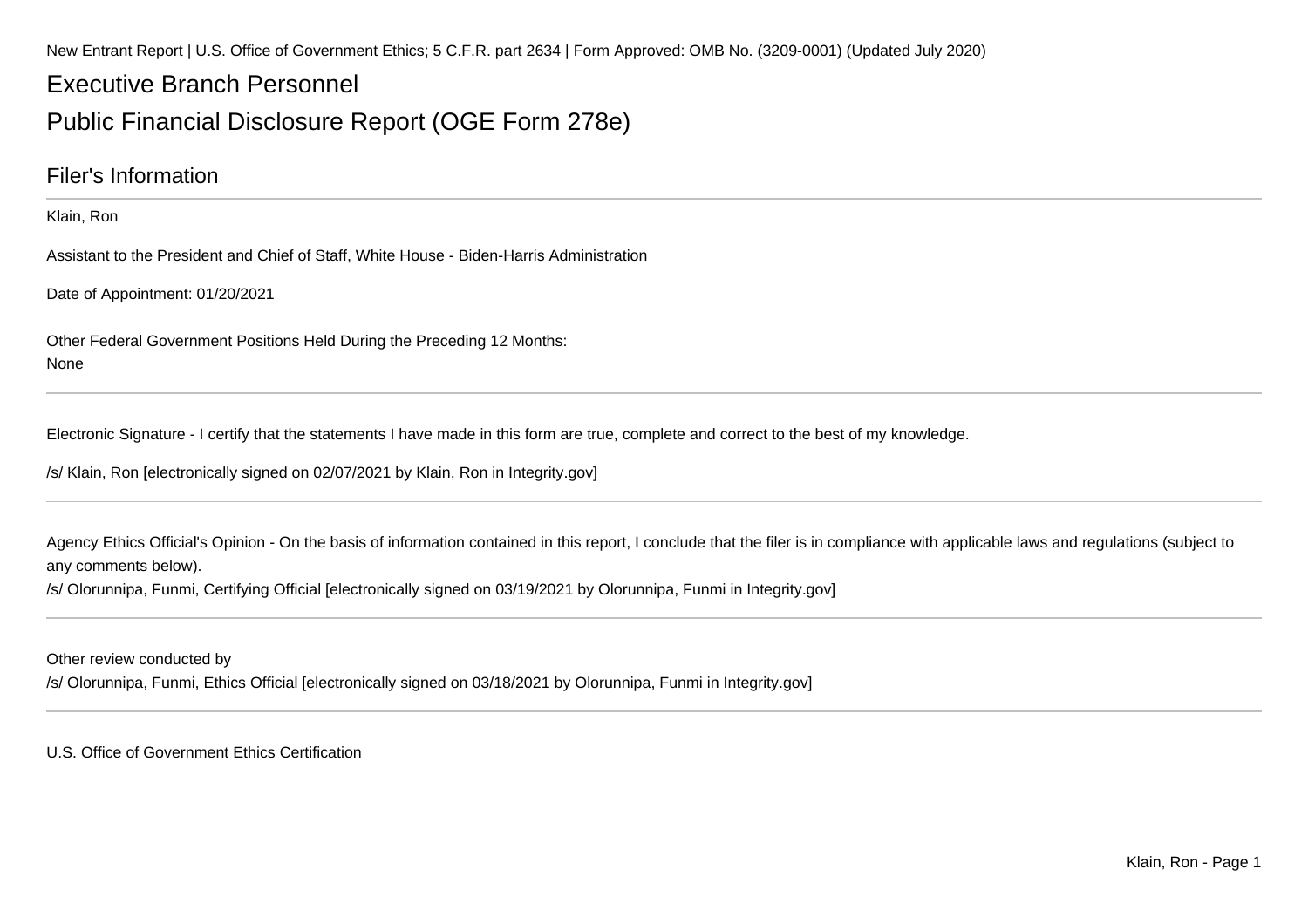Data Revised 03/18/2021

Data Revised 03/17/2021

Data Revised 03/16/2021

Data Revised 03/09/2021

Data Revised - Workflow re-designation - 03/09/2021

Data Revised 02/18/2021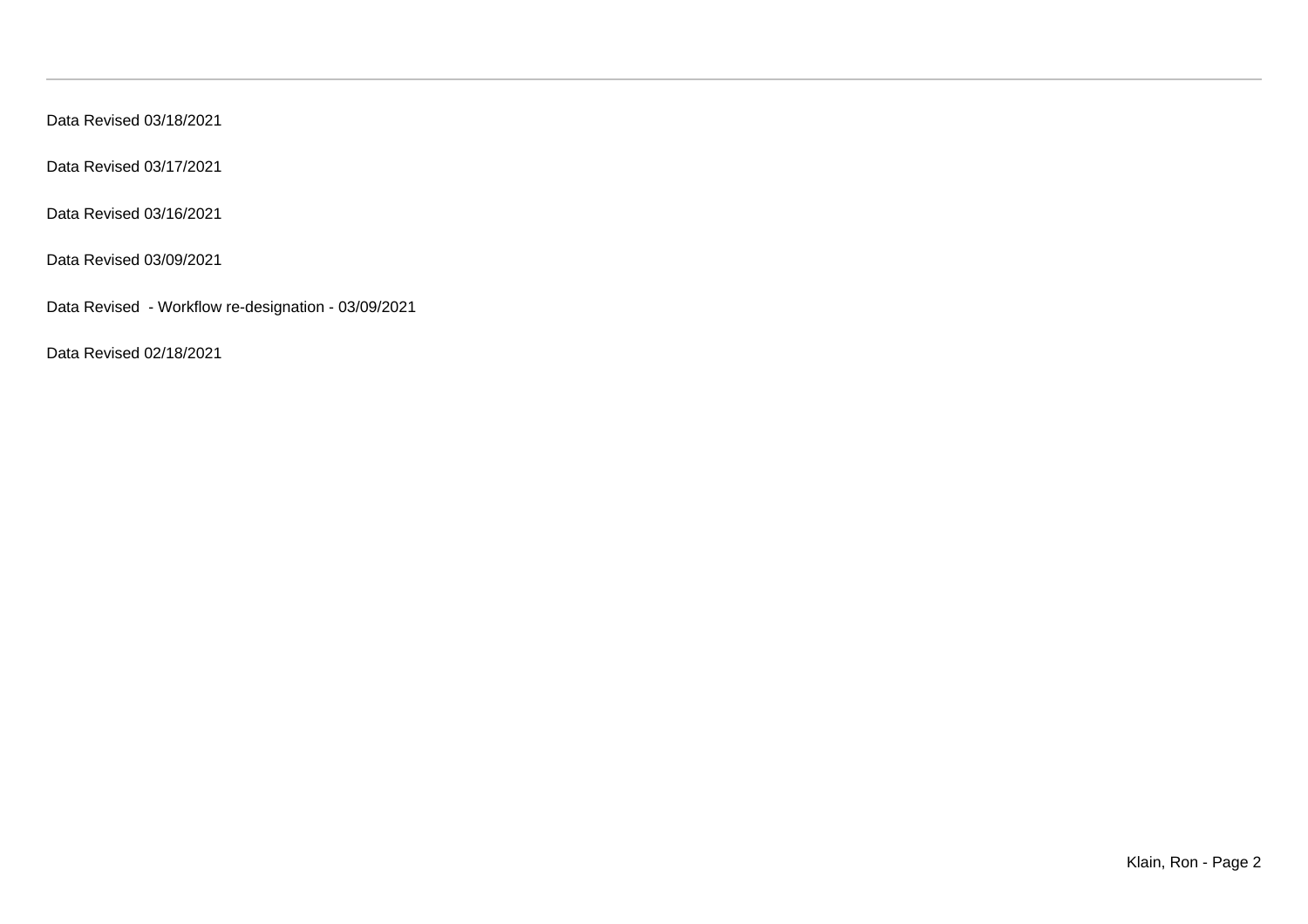### 1. Filer's Positions Held Outside United States Government

| #              | <b>ORGANIZATION NAME</b>      | CITY, STATE                            | <b>ORGANIZATION</b><br><b>TYPE</b> | <b>POSITION</b><br><b>HELD</b>                       | <b>FROM</b> | <b>TO</b> |
|----------------|-------------------------------|----------------------------------------|------------------------------------|------------------------------------------------------|-------------|-----------|
|                | <b>Revoluton LLC</b>          | Washington,<br>District of<br>Columbia | Corporation                        | Exec VP & Gen<br>Counsel                             | 3/2005      | 11/2020   |
| $\overline{2}$ | Georgetown University         | Washington,<br>District of<br>Columbia | University/Colleg<br>е             | Adjunct<br>Professor                                 | 9/2011      | 11/2020   |
| 3              | <b>Harvard Law School</b>     | Cambridge,<br>Massachusetts            | University/Colleg<br>е             | Lecturer in Law                                      | 12/2017     | 11/2020   |
| 4              | Grove Farm                    | Honolulu, Hawaii                       | Corporation                        | Chair of Board;<br><b>Previously Board</b><br>member | 3/2011      | 11/2020   |
| 5              | American Progress Action Fund | Washington,<br>District of<br>Columbia | Non-Profit                         | <b>Director</b>                                      | 5/2005      | 11/2020   |
| 6              | Democracy Forward Fund        | Washington,<br>District of<br>Columbia | Non-Profit                         | Director                                             | 5/2017      | 11/2020   |
| $\overline{7}$ | Inspirato LLC                 | Denver,<br>Colorado                    | Corporation                        | Director                                             | 1/2013      | 11/2020   |

## 2. Filer's Employment Assets & Income and Retirement Accounts

| # | <b>DESCRIPTION</b>    | EIF | <b>VALUE</b> | <b>INCOME TYPE</b> | <b>INCOME</b><br><b>AMOUNT</b> |
|---|-----------------------|-----|--------------|--------------------|--------------------------------|
|   | <b>Revolution LLC</b> |     |              | Salary             | \$1,865,905                    |
|   | Harvard Law School    |     |              | Salary             | \$15,000                       |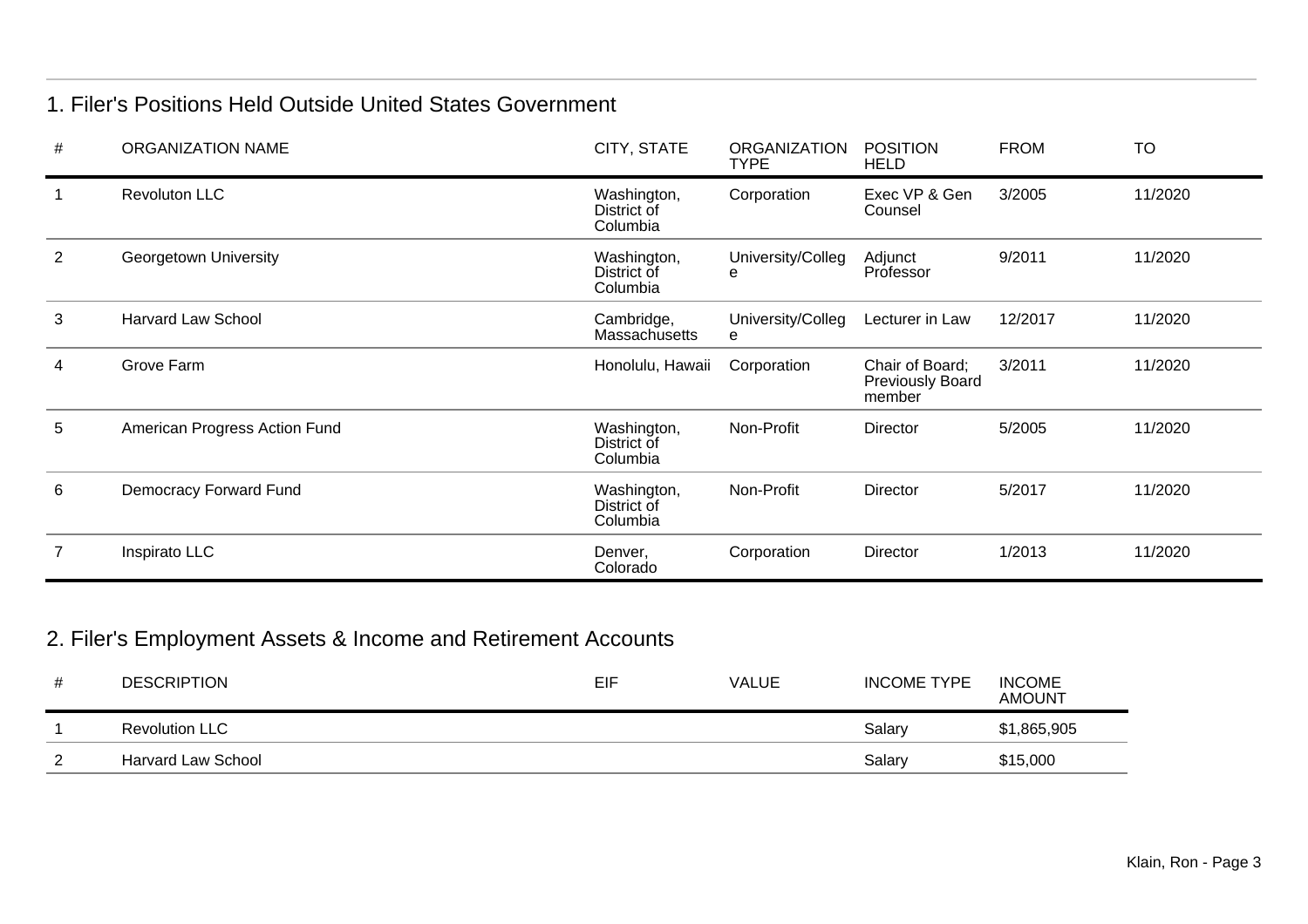| $\#$ | <b>DESCRIPTION</b>                   | EIF       | <b>VALUE</b>                  | <b>INCOME TYPE</b> | <b>INCOME</b><br><b>AMOUNT</b> |
|------|--------------------------------------|-----------|-------------------------------|--------------------|--------------------------------|
| 3    | <b>Fidelity Blue Chip Growth</b>     | Yes       | $$500,001 -$<br>\$1,000,000   |                    |                                |
| 4    | <b>Fidelity Diversified Intl</b>     | Yes       | $$100,001 -$<br>\$250,000     |                    | $$15,001 -$<br>\$50,000        |
| 5    | <b>Fidelity Cash Reserve</b>         | Yes       | $$15,001 -$<br>\$50,000       |                    | $$201 - $1,000$                |
| 6    | <b>Fidelity Equity Income</b>        | Yes       | $$100,001 -$<br>\$250,000     |                    | $$5,001 - $15,000$             |
| 7    | <b>Fidelity Total Bond</b>           | Yes       | $$50,001 -$<br>\$100,000      |                    | $$5,001 - $15,000$             |
| 8    | Spartan Equity Index Investor Class  | Yes       | $$50,001 -$<br>\$100,000      |                    | $$5,001 - $15,000$             |
| 9    | Janus Global Tech                    | Yes       | $$250,001 -$<br>\$500,000     |                    | $$5,001 - $15,000$             |
| 10   | Janus Venture                        | Yes       | $$100,001 -$<br>\$250,000     |                    | $$15,001 -$<br>\$50,000        |
| 11   | Janus Fund                           | Yes       | $$100,001 -$<br>\$250,000     |                    | $$5,001 - $15,000$             |
| 12   | Met Whole Life Policy                | No        | $$100,001 -$<br>\$250,000     |                    | $$1,001 - $2,500$              |
| 13   | Ally Bank - Cash Accounts and CDs    | No        | $$50,001 -$<br>\$100,000      |                    | $$1,001 - $2,500$              |
| 14   | Cap One 350 -- Cash Accounts and CDs | <b>No</b> | $$1,000,001 -$<br>\$5,000,000 |                    | \$5,001 - \$15,000             |
| 15   | <b>PNC Bank Accounts</b>             | No        | $$15,001 -$<br>\$50,000       |                    | $$1,001 - $2,500$              |
| 16   | Vanguard Target Retirement 2025      | Yes       | $$500,001 -$<br>\$1,000,000   |                    | $$15,001 -$<br>\$50,000        |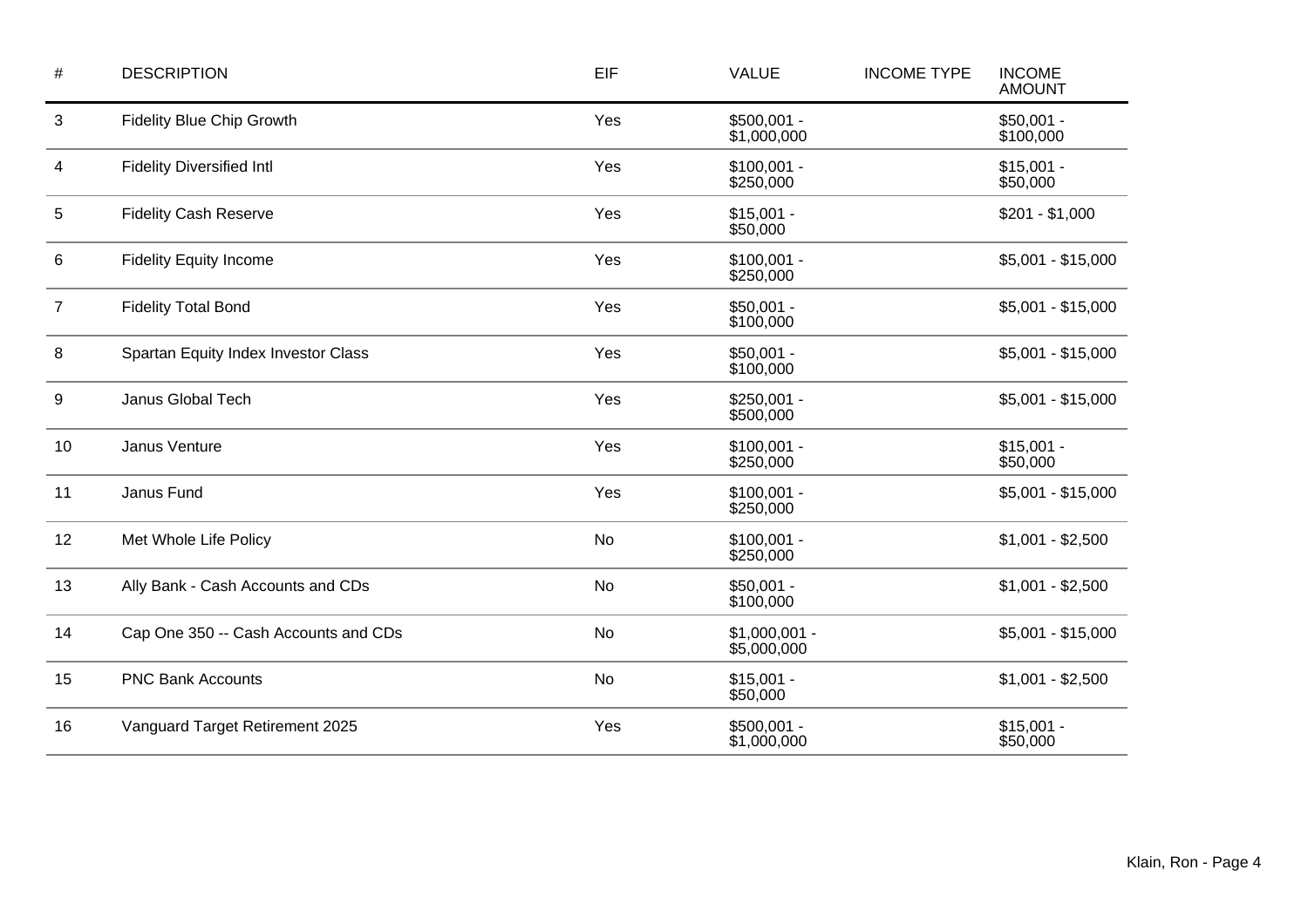| #  | <b>DESCRIPTION</b>                          | EIF | <b>VALUE</b>              | <b>INCOME TYPE</b>     | <b>INCOME</b><br><b>AMOUNT</b> |
|----|---------------------------------------------|-----|---------------------------|------------------------|--------------------------------|
| 17 | Fidelity Hereford Street - US Gov Money Mgr | Yes | $$15,001 -$<br>\$50,000   |                        | $$1,001 - $2,500$              |
| 18 | iShares Core S&P US Growth                  | Yes | $$50,001 -$<br>\$100,000  |                        | $$15,001 -$<br>\$50,000        |
| 19 | Fidelity Advisor Strategic Income           | Yes | $$250,001 -$<br>\$500,000 |                        | $$15,001 -$<br>\$50,000        |
| 20 | PT Fund Inc.                                |     |                           | Salary                 | \$23,316                       |
| 21 | Gerson Lehman                               |     |                           | <b>Consulting Fees</b> | \$35,000                       |

## 3. Filer's Employment Agreements and Arrangements

None

## 4. Filer's Sources of Compensation Exceeding \$5,000 in a Year

| #  | <b>SOURCE NAME</b>        | CITY, STATE                            | BRIEF DESCRIPTION OF DUTIES                          |
|----|---------------------------|----------------------------------------|------------------------------------------------------|
|    | Gerson Lehman Group       | New York, New<br>York                  | Provided consulting services                         |
| 2  | <b>Revolution LLC</b>     | Washington,<br>District of<br>Columbia | Served as Executive Vice President & General Counsel |
| 3  | <b>Harvard Law School</b> | Cambridge,<br><b>Massachusetts</b>     | Served as Lecturer in Law                            |
| 4  | Wintergreen Resort        | Wintergreen,<br>Virginia               | Rental income from second home                       |
| 5. | Georgetown University     | Washington,<br>District of<br>Columbia | Served as Adjunct Professor                          |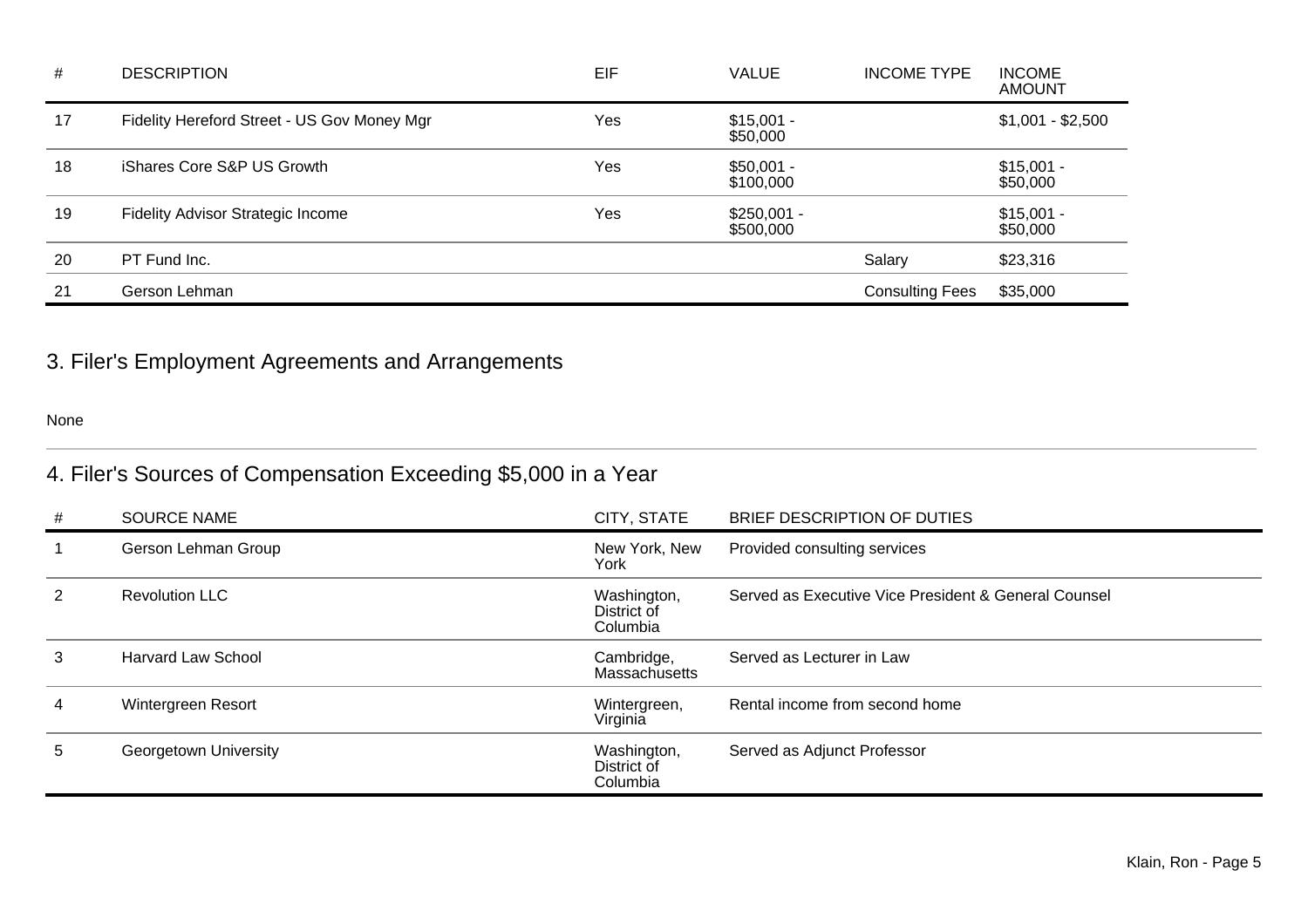# 5. Spouse's Employment Assets & Income and Retirement Accounts

| #              | <b>DESCRIPTION</b>             |             | EIF       | <b>VALUE</b>                    | <b>INCOME TYPE</b> | <b>INCOME</b><br><b>AMOUNT</b> |
|----------------|--------------------------------|-------------|-----------|---------------------------------|--------------------|--------------------------------|
|                | Our Daily Planet               | See Endnote |           | None (or less<br>than $$1,001)$ |                    | None (or less<br>than $$201)$  |
| $\overline{2}$ | Capital One 360                |             | <b>No</b> | $$500,001 -$<br>\$1,000,000     |                    | $$5,001 - $15,000$             |
| 3              | Bond Fund of America - Class A |             | Yes       | $$1,001 - $15,000$              |                    | $$201 - $1,000$                |
| 4              | Fidelity Asset Manager 70%     |             | Yes       | $$250,001 -$<br>\$500,000       |                    | $$5,001 - $15,000$             |
| 5              | Janus Enterprise Fund          |             | Yes       | $$15,001 -$<br>\$50,000         |                    | $$1,001 - $2,500$              |
| 6              | Janus Research Fund            |             | Yes       | $$100,001 -$<br>\$250,000       |                    | $$2,501 - $5,000$              |
| $\overline{7}$ | Janus Global Select Fund       |             | Yes       | $$50,001 -$<br>\$100,000        |                    | $$2,501 - $5,000$              |
| 8              | Georgetown University          |             |           |                                 | Salary             |                                |
|                |                                |             |           |                                 |                    |                                |

## 6. Other Assets and Income

| # | <b>DESCRIPTION</b>                                                   |             | EIF | <b>VALUE</b>       | <b>INCOME TYPE</b> | <b>INCOME</b><br><b>AMOUNT</b> |
|---|----------------------------------------------------------------------|-------------|-----|--------------------|--------------------|--------------------------------|
|   | Revolution Portico Holdings LLC (value not<br>readily ascertainable) | See Endnote |     |                    |                    | None (or less<br>than $$201$ ) |
|   | Zemcar                                                               | See Endnote |     | $$1,001 - $15,000$ |                    |                                |
|   | <b>Higher Ground Labs</b>                                            | See Endnote |     | $$1,001 - $15,000$ |                    |                                |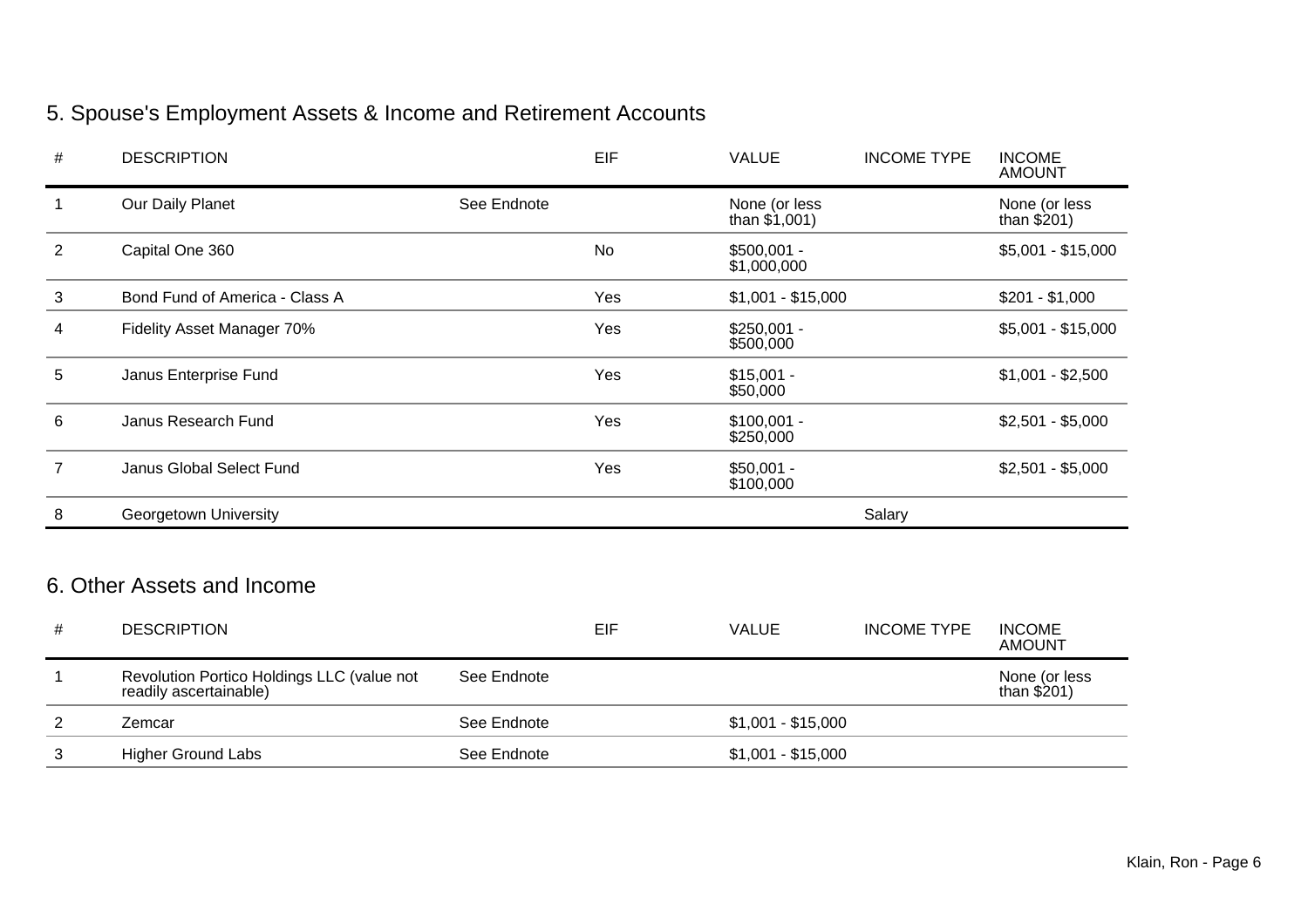| #           | <b>DESCRIPTION</b>                           |             | <b>EIF</b>                                   | <b>VALUE</b>              | <b>INCOME TYPE</b>             | <b>INCOME</b><br><b>AMOUNT</b> |             |
|-------------|----------------------------------------------|-------------|----------------------------------------------|---------------------------|--------------------------------|--------------------------------|-------------|
| 4           | Wintergreen Vacation Rental Property         | See Endnote |                                              | $$250,001 -$<br>\$500,000 | <b>Rent or Royalties</b>       | \$5,001 - \$15,000             |             |
|             | 7. Transactions                              |             |                                              |                           |                                |                                |             |
|             | (N/A) - Not required for this type of report |             |                                              |                           |                                |                                |             |
|             | 8. Liabilities                               |             |                                              |                           |                                |                                |             |
| #           | <b>CREDITOR NAME</b>                         |             | <b>TYPE</b>                                  | <b>AMOUNT</b>             | <b>YEAR</b><br><b>INCURRED</b> | <b>RATE</b>                    | <b>TERM</b> |
| $\mathbf 1$ | Silicon Valley Bank                          |             | Mortgage<br>(investment/rent<br>al property) | $$250,001 -$<br>\$500,000 | 2019                           | 2.75%                          | 7 Years     |

### 9. Gifts and Travel Reimbursements

(N/A) - Not required for this type of report

### Endnotes

| <b>PART</b> | ENDNOTE                                                   |
|-------------|-----------------------------------------------------------|
| 5.          | 50% partnership interest, value not readily ascertainable |
|             | Filer plans to divest of this asset.                      |
| 6.          | Filer plans to divest of this asset.                      |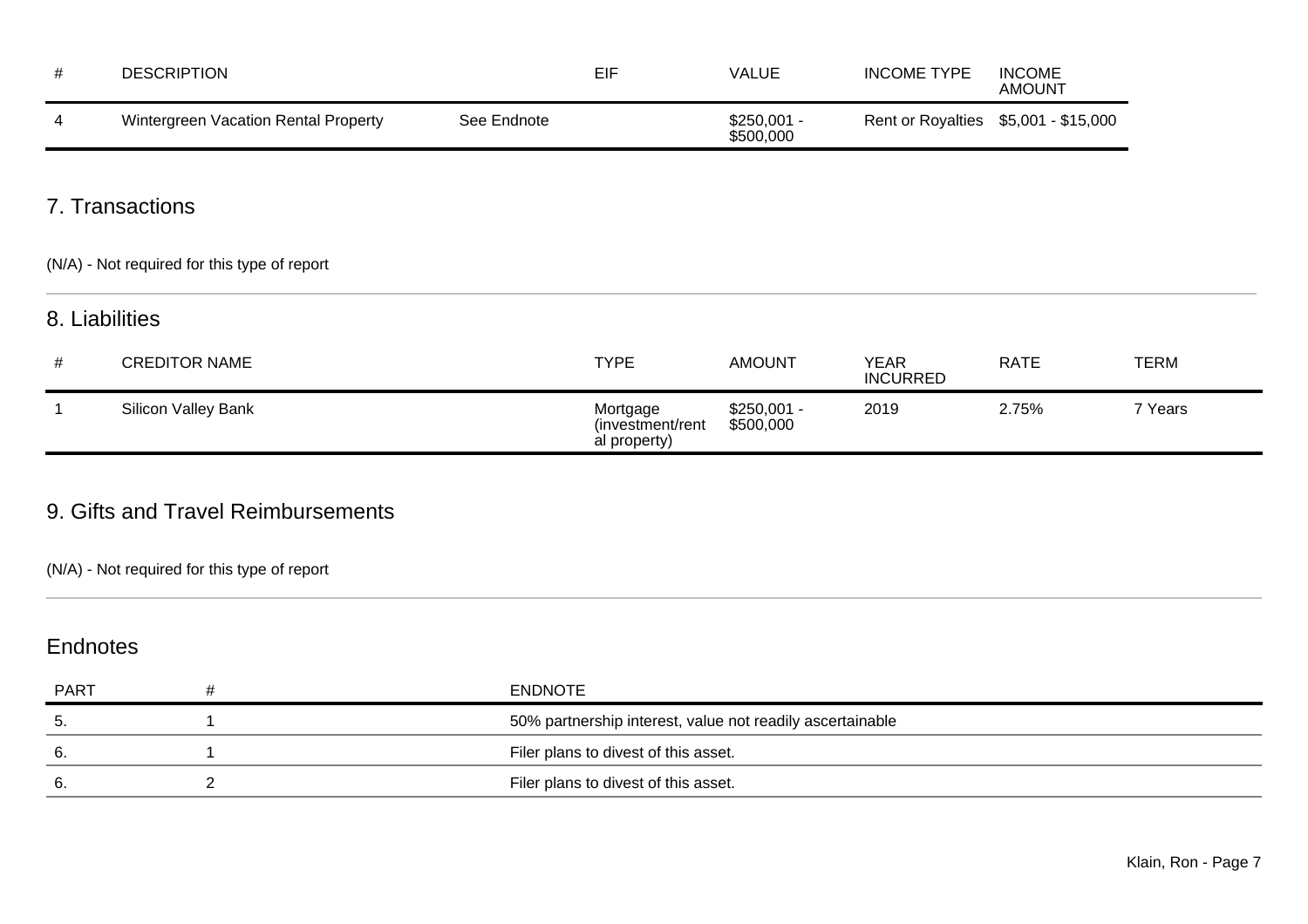| PART | <b>ENDNOTE</b>                       |
|------|--------------------------------------|
| ხ.   | Filer plans to divest of this asset. |
| ხ.   | Rental income from vacation home.    |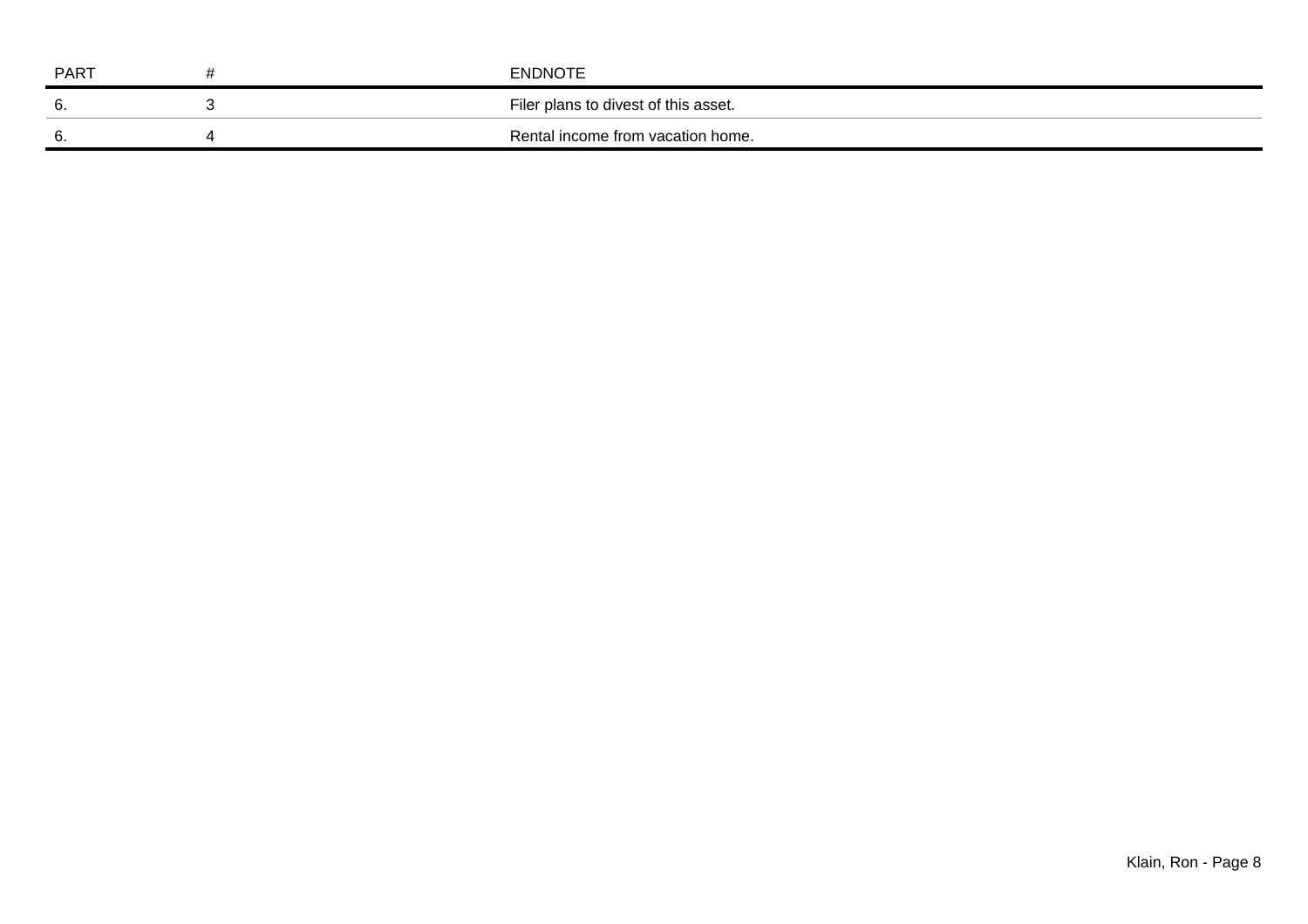### Summary of Contents

#### 1. Filer's Positions Held Outside United States Government

Part 1 discloses positions that the filer held at any time during the reporting period (excluding positions with the United States Government). Positions are reportable even if the filer did not receive compensation.

This section does not include the following: (1) positions with religious, social, fraternal, or political organizations; (2) positions solely of an honorary nature; (3) positions held aspart of the filer's official duties with the United States Government; (4) mere membership in an organization; and (5) passive investment interests as a limited partner or nonmanaging member of a limited liability company.

2. Filer's Employment Assets & Income and Retirement Accounts

Part 2 discloses the following:

- ●Sources of earned and other non-investment income of the filer totaling more than \$200 during the reporting period (e.g., salary, fees, partnership share, honoraria,scholarships, and prizes)
- ● Assets related to the filer's business, employment, or other income-generating activities (1) that ended the reporting period with a value greater than \$1,000 or (2) fromwhich more than \$200 in income was received during the reporting period (e.g., equity in business or partnership, stock options, retirement plans/accounts and their underlying holdings as appropriate, deferred compensation, and intellectual property, such as book deals and patents)

This section does not include assets or income from United States Government employment or assets that were acquired separately from the filer's business, employment, or other income-generating activities (e.g., assets purchased through a brokerage account). Note: The type of income is not required if the amount of income is \$0 - \$200 or if theasset qualifies as an excepted investment fund (EIF).

3. Filer's Employment Agreements and Arrangements

Part 3 discloses agreements or arrangements that the filer had during the reporting period with an employer or former employer (except the United States Government), such as the following:

- ●Future employment
- ●Leave of absence
- ●Continuing payments from an employer, including severance and payments not yet received for previous work (excluding ordinary salary from a current employer)
- ●Continuing participation in an employee welfare, retirement, or other benefit plan, such as pensions or a deferred compensation plan
- ● Retention or disposition of employer-awarded equity, sharing in profits or carried interests (e.g., vested and unvested stock options, restricted stock, future share of acompany's profits, etc.)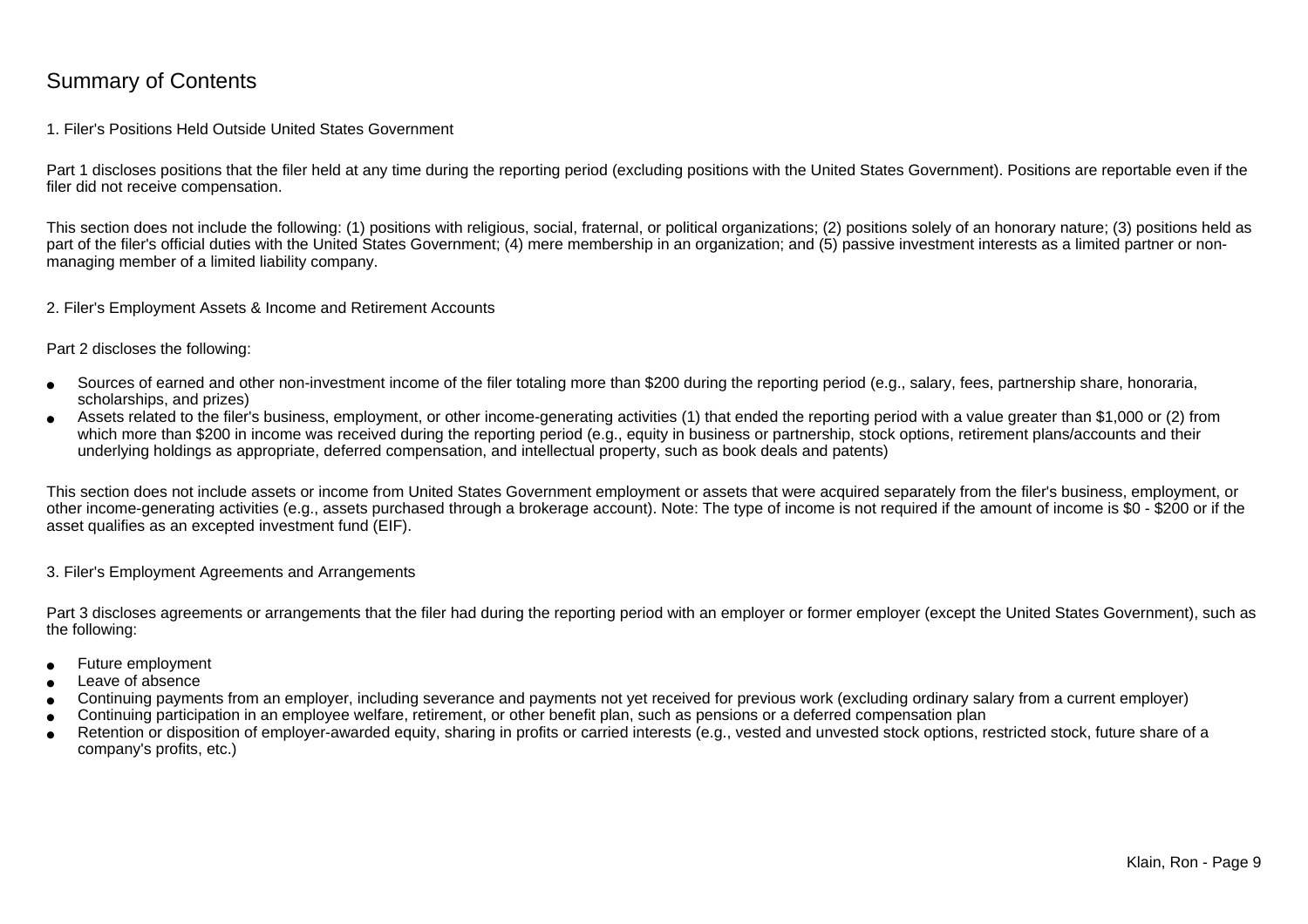#### 4. Filer's Sources of Compensation Exceeding \$5,000 in a Year

Part 4 discloses sources (except the United States Government) that paid more than \$5,000 in a calendar year for the filer's services during any year of the reporting period.

The filer discloses payments both from employers and from any clients to whom the filer personally provided services. The filer discloses a source even if the source made itspayment to the filer's employer and not to the filer. The filer does not disclose a client's payment to the filer's employer if the filer did not provide the services for which the client is paying.

5. Spouse's Employment Assets & Income and Retirement Accounts

#### Part 5 discloses the following:

- ●Sources of earned income (excluding honoraria) for the filer's spouse totaling more than \$1,000 during the reporting period (e.g., salary, consulting fees, and partnershipshare)
- ●Sources of honoraria for the filer's spouse greater than \$200 during the reporting period
- ● Assets related to the filer's spouse's employment, business activities, other income-generating activities (1) that ended the reporting period with a value greater than \$1,000or (2) from which more than \$200 in income was received during the reporting period (e.g., equity in business or partnership, stock options, retirement plans/accounts and their underlying holdings as appropriate, deferred compensation, and intellectual property, such as book deals and patents)

This section does not include assets or income from United States Government employment or assets that were acquired separately from the filer's spouse's business,employment, or other income-generating activities (e.g., assets purchased through a brokerage account). Note: The type of income is not required if the amount of income is \$0 - \$200 or if the asset qualifies as an excepted investment fund (EIF). Amounts of income are not required for a spouse's earned income (excluding honoraria).

#### 6. Other Assets and Income

Part 6 discloses each asset, not already reported, (1) that ended the reporting period with a value greater than \$1,000 or (2) from which more than \$200 in investment income was received during the reporting period. For purposes of the value and income thresholds, the filer aggregates the filer's interests with those of the filer's spouse and dependentchildren.

This section does not include the following types of assets: (1) a personal residence (unless it was rented out during the reporting period); (2) income or retirement benefits associated with United States Government employment (e.g., Thrift Savings Plan); and (3) cash accounts (e.g., checking, savings, money market accounts) at a single financial institution with a value of \$5,000 or less (unless more than \$200 in income was received). Additional exceptions apply. Note: The type of income is not required if the amount ofincome is \$0 - \$200 or if the asset qualifies as an excepted investment fund (EIF).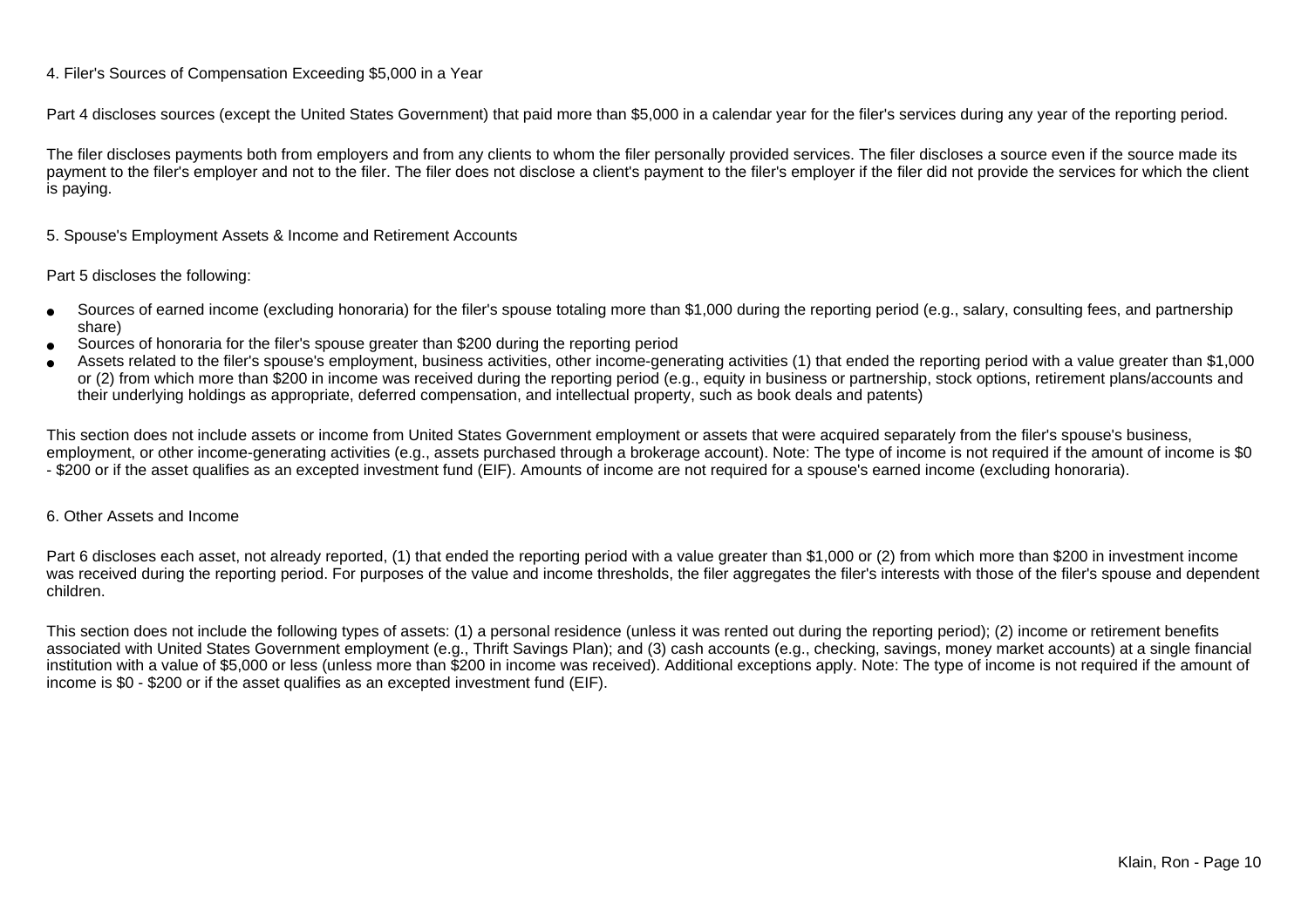#### 7. Transactions

Part 7 discloses purchases, sales, or exchanges of real property or securities in excess of \$1,000 made on behalf of the filer, the filer's spouse or dependent child during the reporting period.

This section does not include transactions that concern the following: (1) a personal residence, unless rented out; (2) cash accounts (e.g., checking, savings, CDs, money market accounts) and money market mutual funds; (3) Treasury bills, bonds, and notes; and (4) holdings within a federal Thrift Savings Plan account. Additional exceptionsapply.

#### 8. Liabilities

Part 8 discloses liabilities over \$10,000 that the filer, the filer's spouse or dependent child owed at any time during the reporting period.

This section does not include the following types of liabilities: (1) mortgages on a personal residence, unless rented out (limitations apply for PAS filers); (2) loans secured by a personal motor vehicle, household furniture, or appliances, unless the loan exceeds the item's purchase price; and (3) revolving charge accounts, such as credit card balances,if the outstanding liability did not exceed \$10,000 at the end of the reporting period. Additional exceptions apply.

#### 9. Gifts and Travel Reimbursements

#### This section discloses:

- ●Gifts totaling more than \$415 that the filer, the filer's spouse, and dependent children received from any one source during the reporting period.
- ●Travel reimbursements totaling more than \$415 that the filer, the filer's spouse, and dependent children received from any one source during the reporting period.

For purposes of this section, the filer need not aggregate any gift or travel reimbursement with a value of \$166 or less. Regardless of the value, this section does not include the following items: (1) anything received from relatives; (2) anything received from the United States Government or from the District of Columbia, state, or local governments; (3)bequests and other forms of inheritance; (4) gifts and travel reimbursements given to the filer's agency in connection with the filer's official travel; (5) gifts of hospitality (food,lodging, entertainment) at the donor's residence or personal premises; and (6) anything received by the filer's spouse or dependent children totally independent of theirrelationship to the filer. Additional exceptions apply.